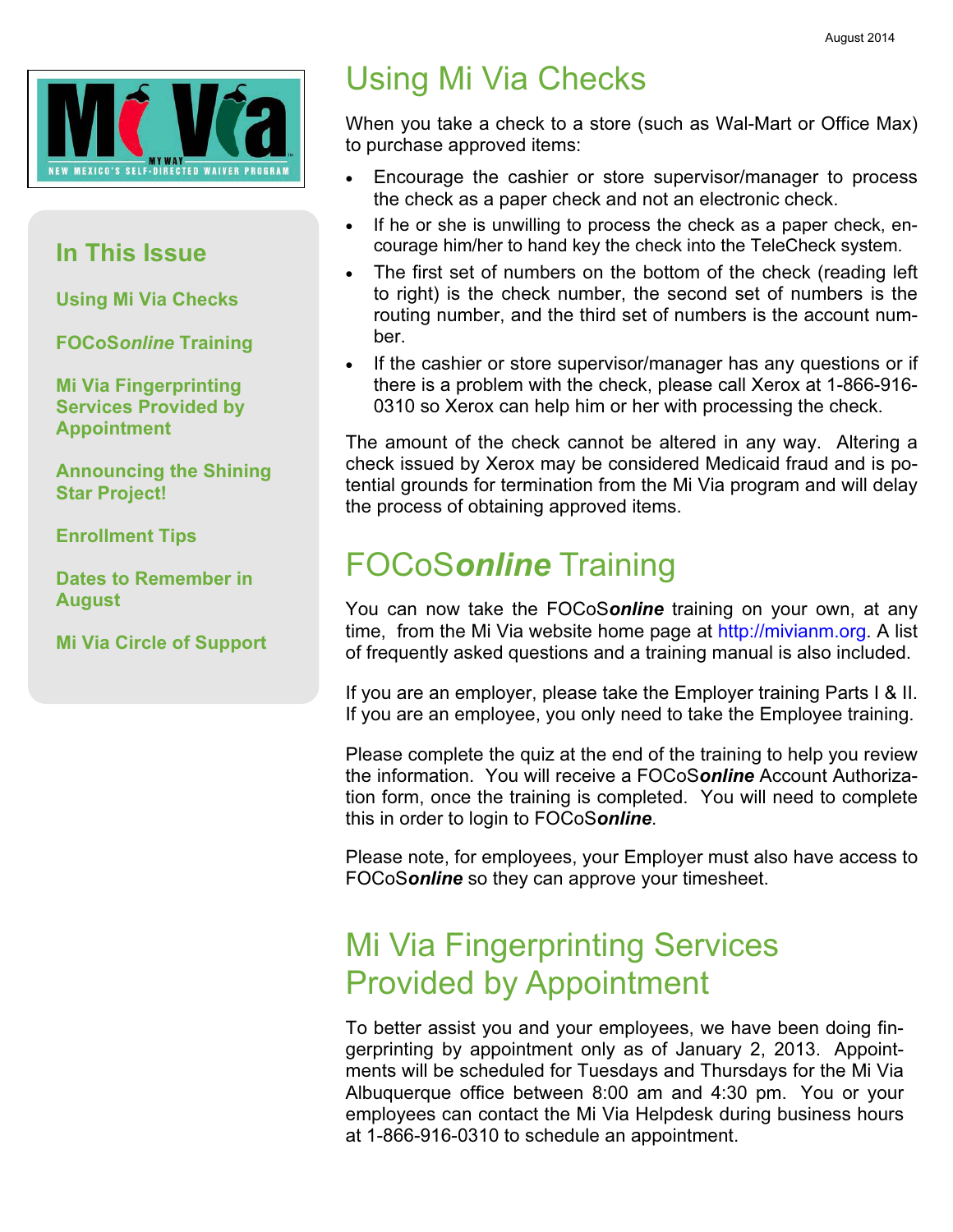Mi Via

Contact Information:

Phone: 1-866-916-0310 8:00 am to 5:00 pm Mon. - Fri.

Toll-free Fax: 1-866-302-6787

E-mail: mi.via@xerox.com

Web: http://www.MiViaNM.org

Physical Address: 1720-A Randolph Rd SE Albuquerque, NM 87106

If you would like to sign up for training to use FOCoSonline to review/approve timesheets and check your budget, call Mi Via at 1-866-916-0310

#### Note:

The Mi Via Advisory Committee works with the State to share information and help with communication among all Mi Via Participants.

Molina Healthcare is the Third Party Assessor (TPA) for Mi Via. They are responsible for reviewing and approving the Service and Support Plans (SSP).

## Announcing the Shining Star Project!

The Department of Health/Developmental Disabilities Supports Division (DOH/DDSD) is looking for Mi Via participants who want to tell their stories of resilience, capacity and courage through the Shining Star Project. The Shining Star Project is a two-day creative process for individuals who wish to share their life story of belonging, being respected, sharing, contributing and choosing through artistic expression. Beth Mount, artist and advocate for people with disabilities from New York City who is also a consultant with the Division, will help to facilitate these events which will be held in Gallup (August 20 -21, 2014) and Albuquerque (September 10-11, 2014).

Participants will be selected through a nomination process established by the Developmental Disabilities Supports Division. This is an opportunity in which individuals are recognized and assisted as needed to tell their inspirational stories through pieces of artwork. They do this by utilizing personal photos, collage materials, and fabric to help share how they have contributed to their communities through their own unique capacities and passions. The artwork will then be displayed in a local art venue and then later travel throughout the state.

If you would like more information on these upcoming events and/or to nominate someone to be a Shining Star or you are a Shining Star, please contact Juanita T. Salas (505-841-4736) with the Developmental Disabilities Supports Division.

## Enrollment Tips

#### Employer of Record (EOR) Changes

If your EOR will be changing, please make sure that all employees complete their Pre-Hire Packet and their Employee Packet under the new EOR as soon as possible. We recommend that both the Pre-Hire and the Employee Packet be sent to Xerox together as soon as you know that your EOR will be changing.

#### Employee and Vendor Agreements

All pages of the agreement are required. The Employee and Vendor agreements are legal contracts. If a change is needed on one page, make the change and send or fax in all the pages. Xerox will not process the document unless all pages are received.

#### W-9 Form

Xerox requires the 2013 version of the W9 for vendors. If you have a new vendor and need to submit a W-9 form, please make sure to send in the 2013 version of the W-9 form. To make sure you are using the correct form, look at the top, left-hand corner of the W-9. If it does not show the year as 2013, please contact the Help Desk at Xerox to get a new W-9 form. If you send in an older version of the form, your vendor will not be set up to get paid.

For questions on any form requirements please contact the Mi Via Helpdesk at 1-866-916-0310.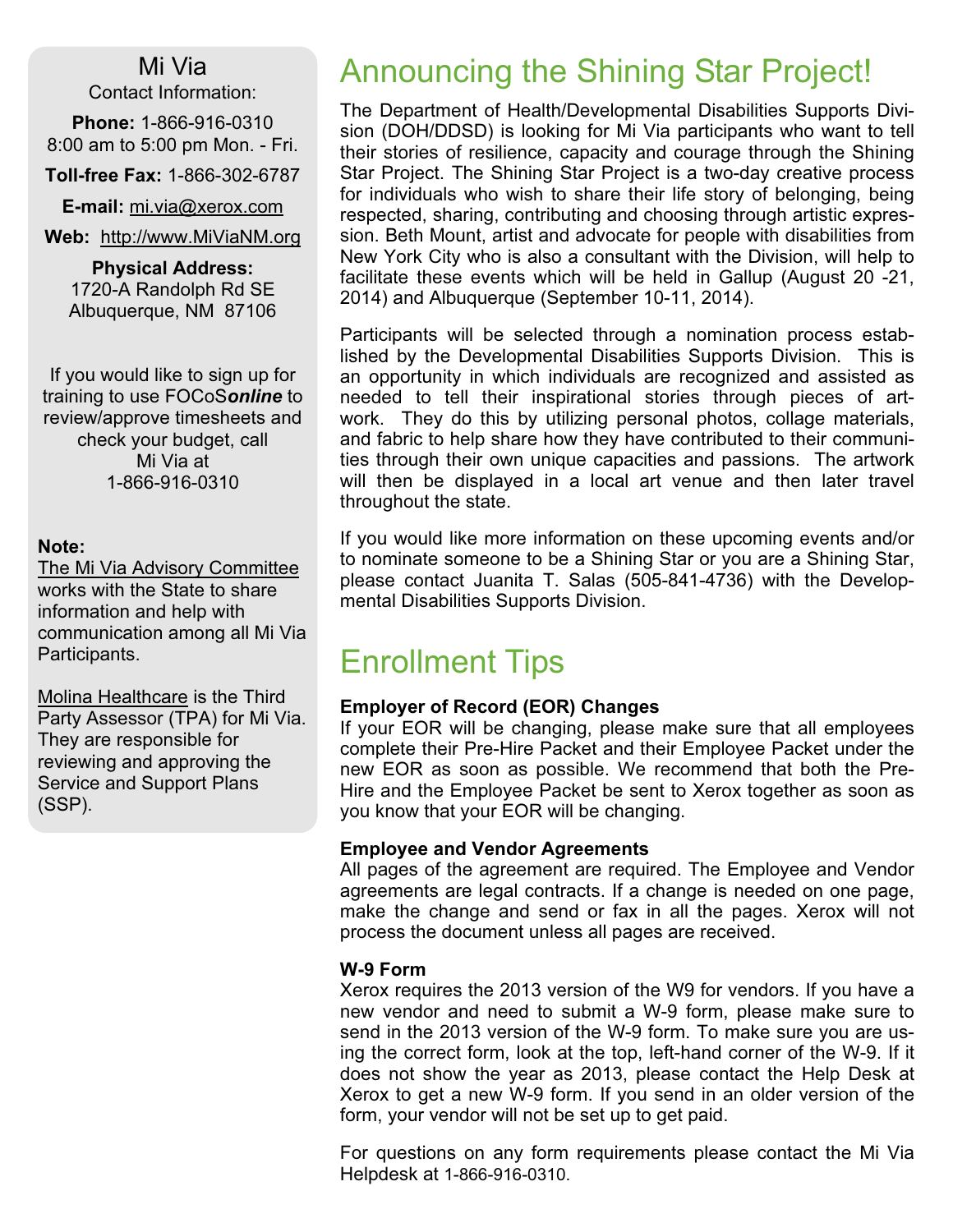## Dates to Remember in August

# August 2014

| Sun      | Mon                                             | Tue     | Wed            | Thu                                                         | Fri                                                                                                       | Sat                                                                                                          |
|----------|-------------------------------------------------|---------|----------------|-------------------------------------------------------------|-----------------------------------------------------------------------------------------------------------|--------------------------------------------------------------------------------------------------------------|
| July 27  | July 28                                         | July 29 | July 30        | July 31<br><b>Spending Reports</b><br><b>Mailed to EORs</b> | $\mathbf{1}$<br><b>Vendor Checks</b><br><b>Received or</b><br><b>Deposited</b>                            | $\overline{2}$<br>Deadline to<br>submit PRFs for<br>8/15 payment                                             |
| 3        | 4                                               | 5       | $6\phantom{a}$ | $\overline{7}$                                              | 8<br>Paychecks and<br><b>Vendor Checks</b><br><b>Received or</b><br>Deposited; end of<br>the pay period.  | 9<br>Deadline to<br>submit<br>timesheets,<br>Mileage & PRFs<br>for 8/22 payment;<br>new pay period<br>begins |
| 10       | 11                                              | 12      | 13             | 14                                                          | 15<br><b>Vendor Checks</b><br><b>Received or</b><br><b>Deposited</b>                                      | 16<br>Deadline to<br>submit PRFs for<br>8/29 payment                                                         |
| 17       | 18                                              | 19      | 20             | 21                                                          | 22<br>Paychecks and<br><b>Vendor Checks</b><br><b>Received or</b><br>Deposited; end of<br>the pay period. | 23<br>Deadline to<br>submit<br>timesheets,<br>Mileage & PRFs<br>for 9/5 payment;<br>new pay period<br>begins |
| 24<br>31 | 25<br><b>Spending Reports</b><br>Mailed to EORs | 26      | 29             | 28                                                          | 29<br><b>Vendor Checks</b><br><b>Received or</b><br><b>Deposited</b>                                      | 30<br>Deadline to<br>submit PRFs for<br>9/12 payment                                                         |